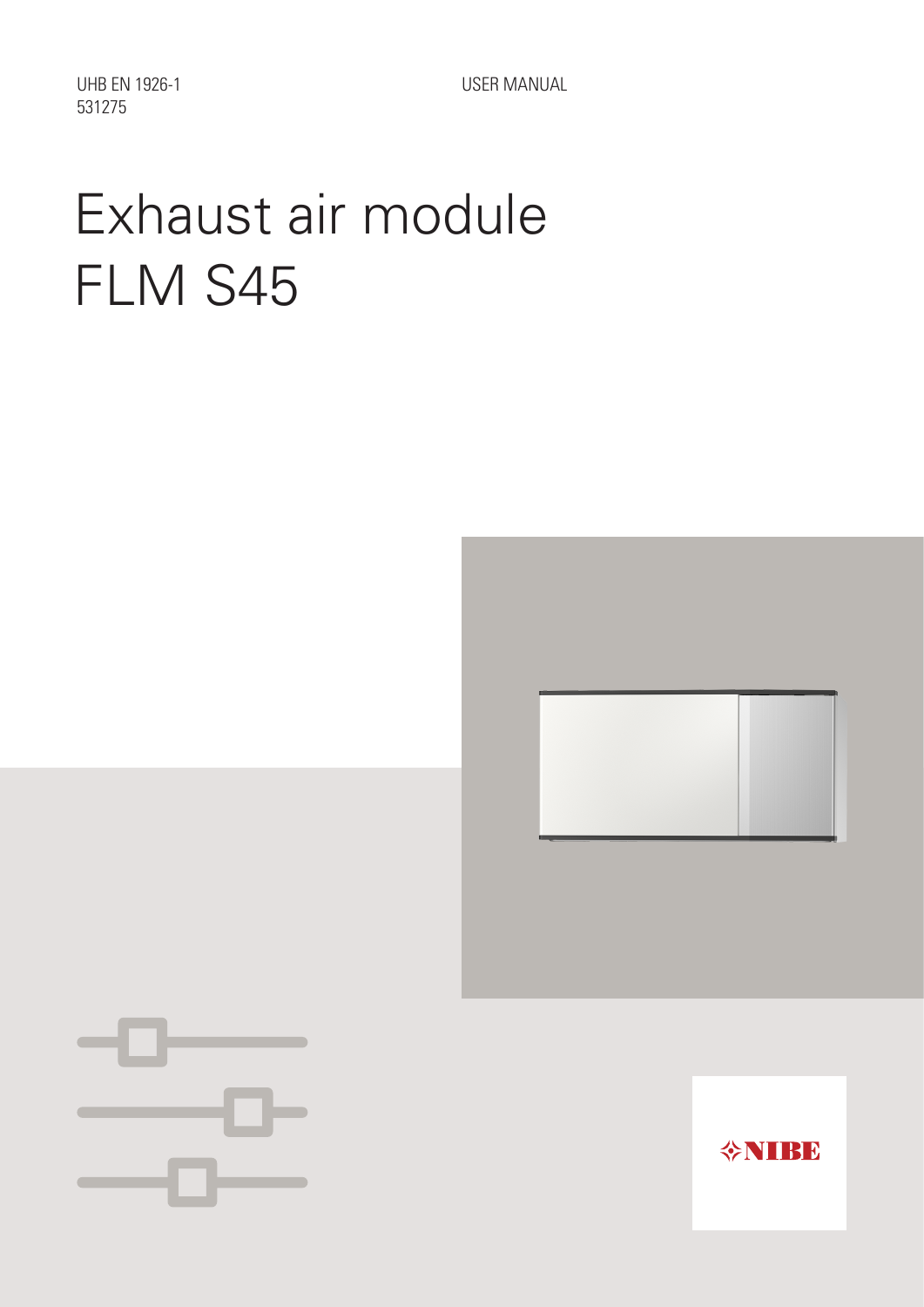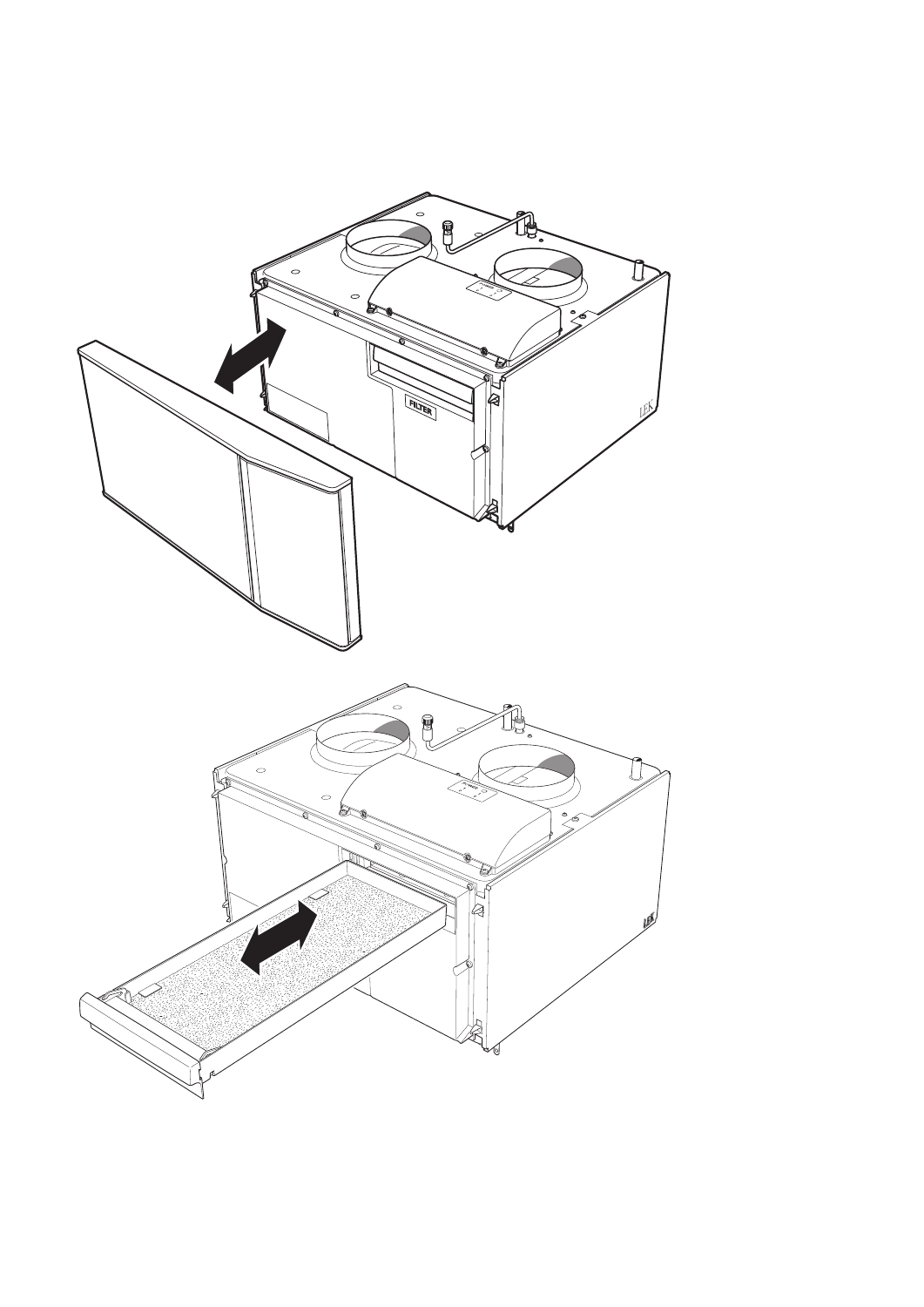# Table of Contents

| 1 |                                                  | 4   |
|---|--------------------------------------------------|-----|
|   |                                                  | 4   |
|   |                                                  | 5   |
|   |                                                  | 5   |
|   | Compatible NIBE heat pumps _________________     | 5   |
|   | 2 The heating installation – the heart of the    | 6   |
|   | Exhaust air module function ____________________ | 6   |
|   | Maintenance of FLM S45                           | 7   |
|   | 3 Disturbances in comfort ______________         | 9   |
|   |                                                  | 11) |
|   |                                                  |     |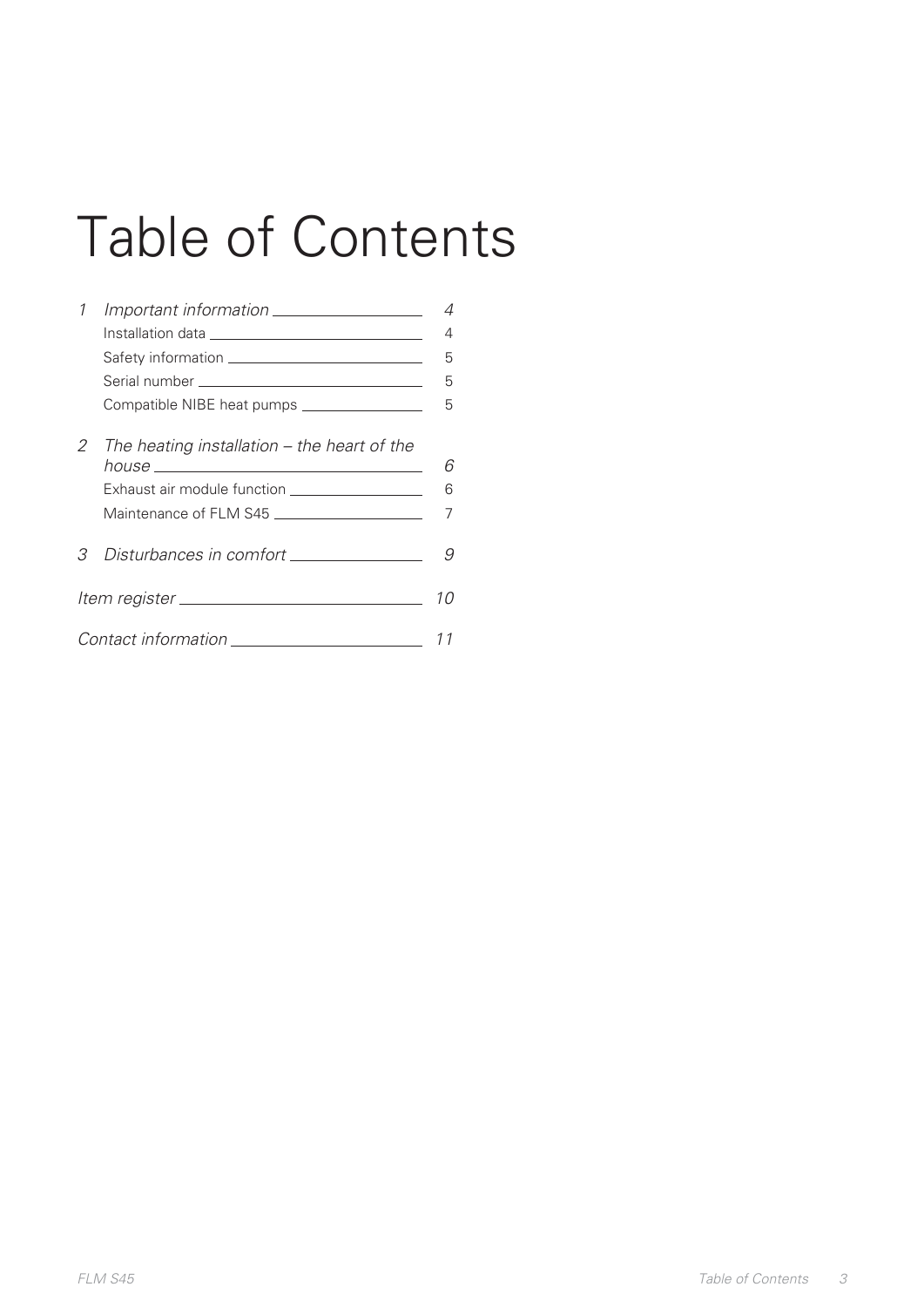# 1 Important information

## <span id="page-3-1"></span><span id="page-3-0"></span>Installation data

| Product           | FLM S45 |
|-------------------|---------|
| Serial number     |         |
| Installation date |         |
| Installer         |         |

| No. | Name                                     | <b>Fact</b><br>sett. | Set |
|-----|------------------------------------------|----------------------|-----|
| X   | Differential brine in-/out               | ∧                    |     |
| X   | Exhaust air fan (fan speed, normal mode) | 100%                 |     |
|     |                                          |                      |     |

Serial number must always be given

Certification that the installation is carried out according to instructions in the accompanying installer manual and applicable regulations.

Date \_\_\_\_\_\_\_\_\_\_\_\_\_\_\_\_\_\_\_\_\_\_\_\_\_\_\_\_\_\_ Signed \_\_\_\_\_\_\_\_\_\_\_\_\_\_\_\_\_\_\_\_\_\_\_\_\_\_\_\_\_\_\_\_\_\_\_\_\_\_\_\_\_\_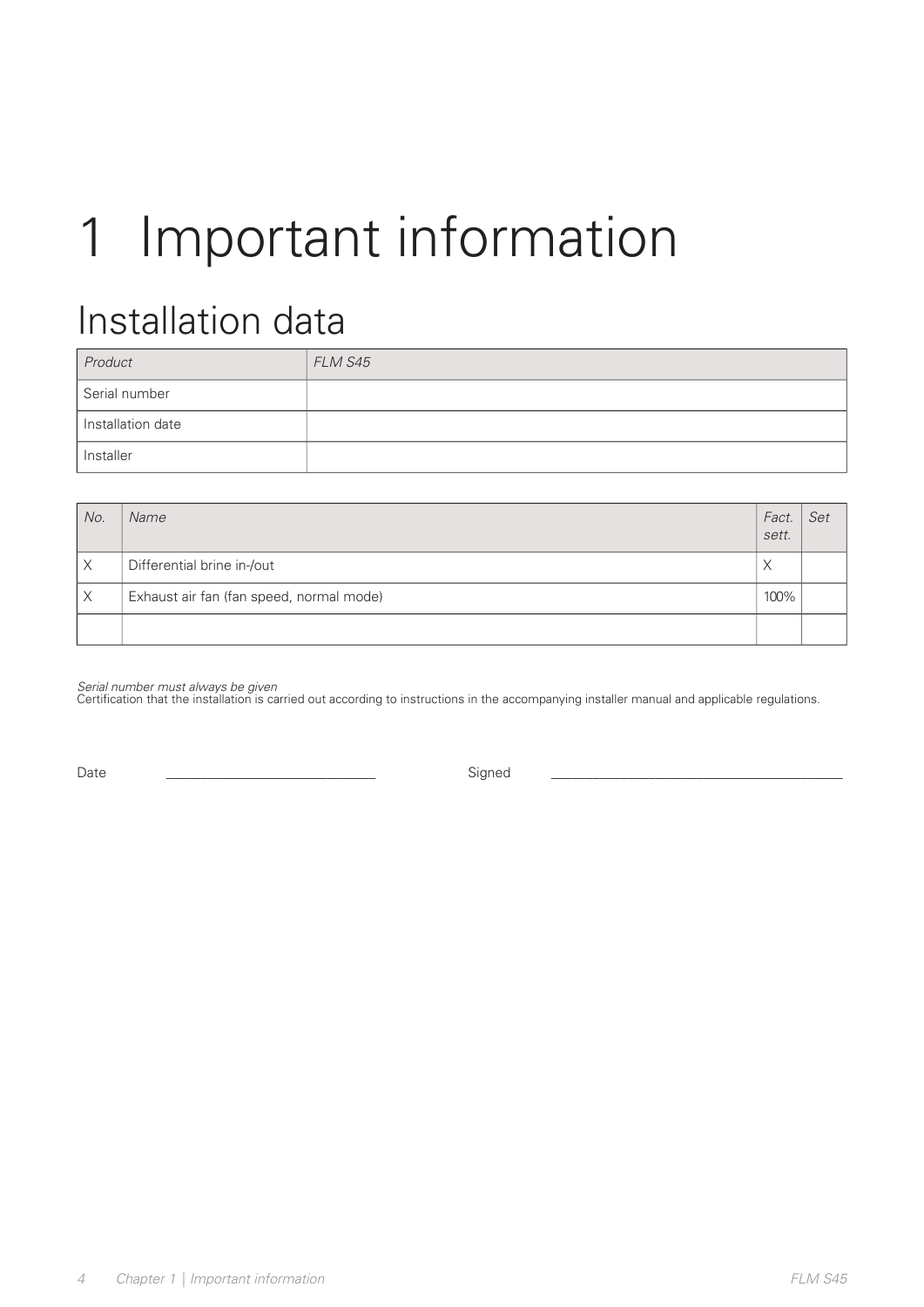## <span id="page-4-0"></span>Safety information

This appliance can be used by children aged from 8 years and above and persons with reduced physical, sensory or mental capabilities or lack of experience and knowledge if they have been given supervision or instruction concerning use of the appliance in a safe way and understand the hazards involved. Children shall not play with the appliance. Cleaning and user maintenance shall not be made by children without supervision.

Rights to make any design or technical modifications are reserved.

©NIBE 2019.

If the supply cable is damaged, only NIBE, its service representative or similar authorised person may replace it to prevent any danger and damage.

SYMBOLS



### **NOTE**

This symbol indicates danger to person or machine .



#### **Caution**

This symbol indicates important information about what you should observe when maintaining your installation.

## <span id="page-4-1"></span>Serial number

<span id="page-4-4"></span>The serial number can be found at the bottom left inside the front cover.



<span id="page-4-2"></span>

#### Caution

You need the product's (14 digit) serial number for servicing and support.

## <span id="page-4-3"></span>Compatible NIBE heat pumps

FLM S45 ventilates the building and preheats the brine, regardless of which ground source heat pump is installed, but when FLM S45 is installed together with a compatible ground source heat pump, it is possible to adjust settings and read off sensor values etc. in the heat pump's display.

### COMPATIBLE PRODUCTS

• S1155 • S1255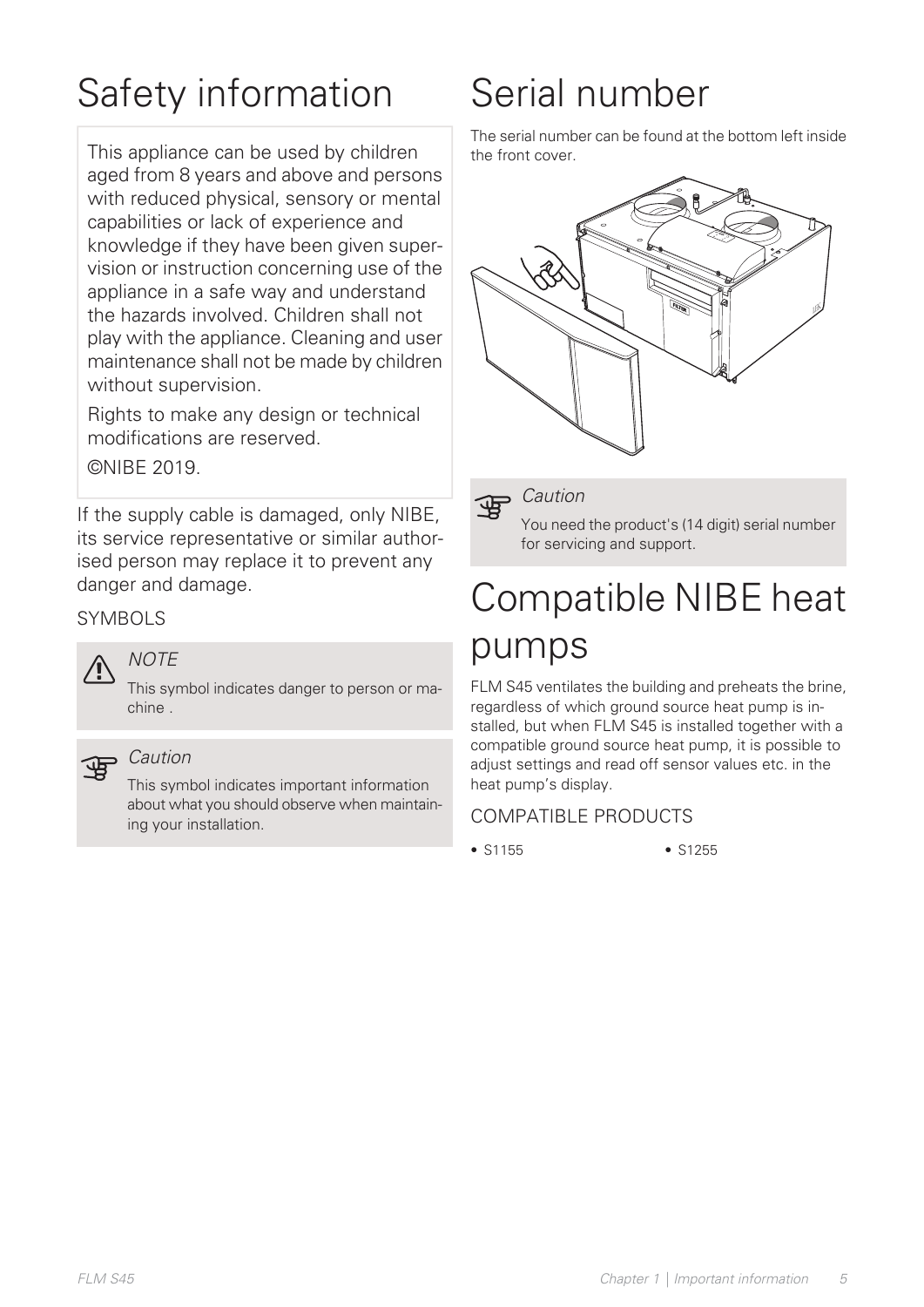# 2 The heating installation – the heart of the house

<span id="page-5-0"></span>

## <span id="page-5-2"></span><span id="page-5-1"></span>Exhaust air module function

An exhaust air module uses the heat that is in the building's ventilation air to heat up the brine.

#### **Brine circuit**

- An anti-freeze liquid (brine) circulates in a hose (collector) from the heat pump out to the heat source (rock/ground/lake). The energy from the heat source is stored by it heating the brine a few degrees, from about  $-3$  °C to about 0 °C. **A**
- The collector then routes the brine to the heat pump's evaporator. Here, the brine releases heat energy and the temperature drops a few degrees. The liquid then returns to the heat source to retrieve energy again. **B**

#### **Refrigerant circuit**

Another liquid circulates in a closed system in the heat pump, a refrigerant, which also passes the evaporator. The refrigerant has a very low boiling point. In the evaporator the refrigerant receives the heat energy from the brine and starts to boil. **C**

- The gas that is produced during boiling is routed into an electrically powered compressor. When the gas is compressed, the pressure increases and the gas's temperature increases considerably, from approx. 5°C to approx. 100°C. **D** From the compressor, gas is forced into a heat exchanger, condenser, where it releases heat energy to the heating system in the house, whereupon the gas is cooled and condenses to a liquid form again.
	- As the pressure is still high, the refrigerant can pass an expansion valve, where the pressure drops so that the refrigerant returns to its original temperature. The refrigerant has now completed a full cycle. It is routed to the evaporator again and the process is repeated.

#### **Heat medium circuit**

medium, which is heated to 35 °C (supply temperature). The heat energy that the refrigerant produces in the condenser is retrieved by the climate system's water, heating **Ventilation**

The hot air is transferred from the rooms to the heat pump via the exhaust air module.

The fan then routes the air to the exhaust air module heat exchanger. Here, the air releases the heating energy to the brine and the air's temperature drops significantly. The cold air is then blown out of the house.

The temperatures are only examples and may vary between different installations and time of year.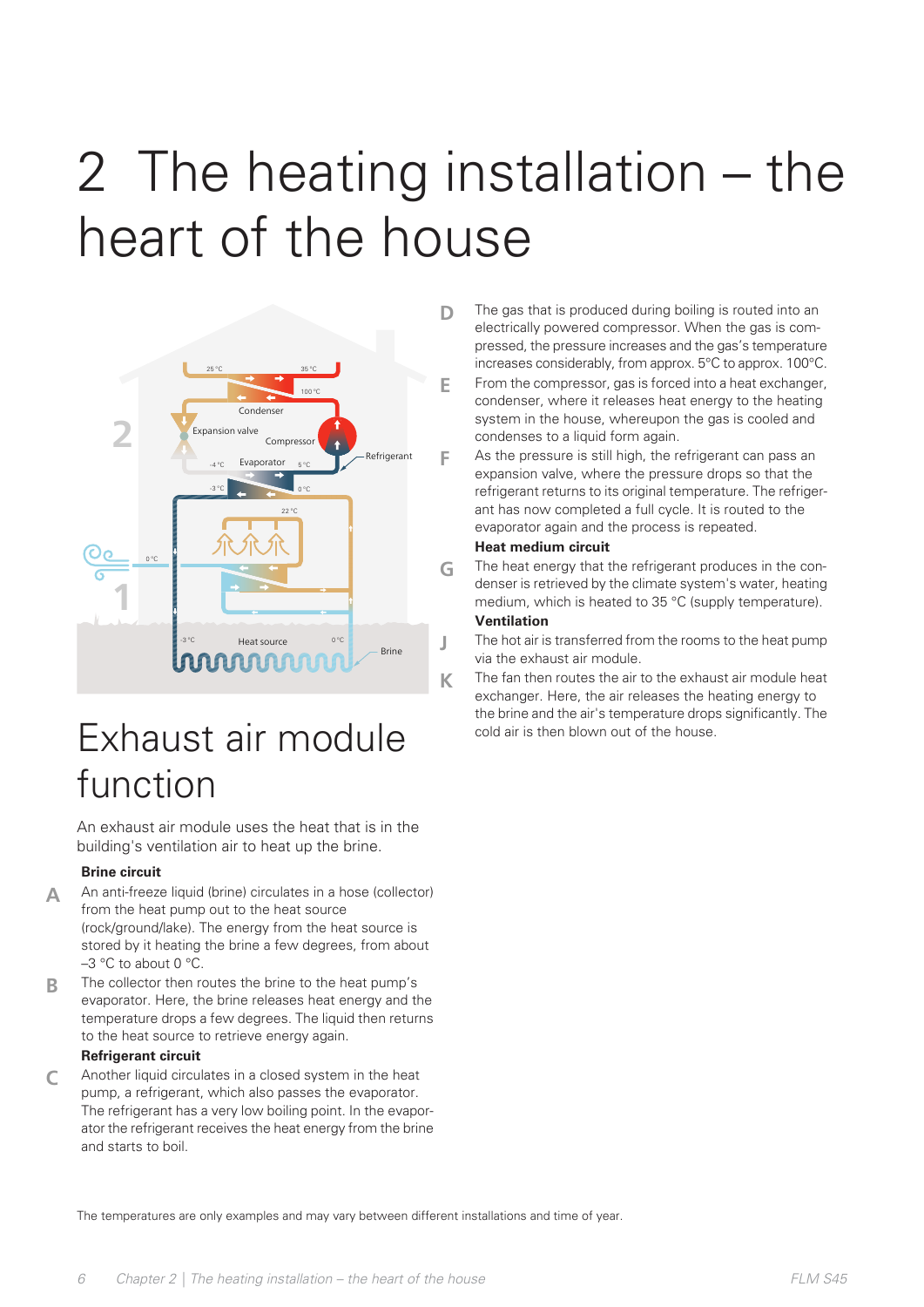## <span id="page-6-0"></span>Maintenance of FLM S45

### <span id="page-6-4"></span><span id="page-6-3"></span>REGULAR CHECKS

Your exhaust air module requires minimal maintenance after commissioning. On the other hand, it is recommended that you check your installation regularly.

If FLM S45 is installed with a compatible heat pump and something untoward occurs, a message appears regarding the malfunction in the form of various alarm texts in the heat pump display.

#### <span id="page-6-2"></span>Cleaning the ventilation devices

The building's ventilation devices should be cleaned regularly with, for example, a small brush to maintain the correct ventilation.



The device settings must not be changed.



### **NOTF**

If you take down more than one ventilation device for cleaning, do not mix them up.

### Cleaning the air filter

<span id="page-6-1"></span>Clean the FLM S45's air filter regularly, how often depends on the amount of dust in the ventilation air. Select what is most suitable for your installation.



#### Caution

The efficiency of the installation can be impaired by a dirty air filter.

If FLM S45 is connected to a compatible heat pump, you receive a reminder to clean the filters in the display. The default setting for the reminder is every three months; however, if the power to the heat pump is interrupted, the countdown starts from zero again.

- 1. Switch off the heat pump.
- 2. Remove the front hatch by pulling it straight out.
- 3. Pull out the filter cassette.
- 4. Remove the filter and shake/vacuum it clean.
- 5. Check the condition of the filter.
- 6. Carry out assembly in reverse order.

Even if the filter appears clean, dirt collects in it and this affects the efficiency of the filter. Therefore, replace it after 1 years. New filters can be ordered via the installer.

## **NOTE**

Water or other liquids must not be used for cleaning.



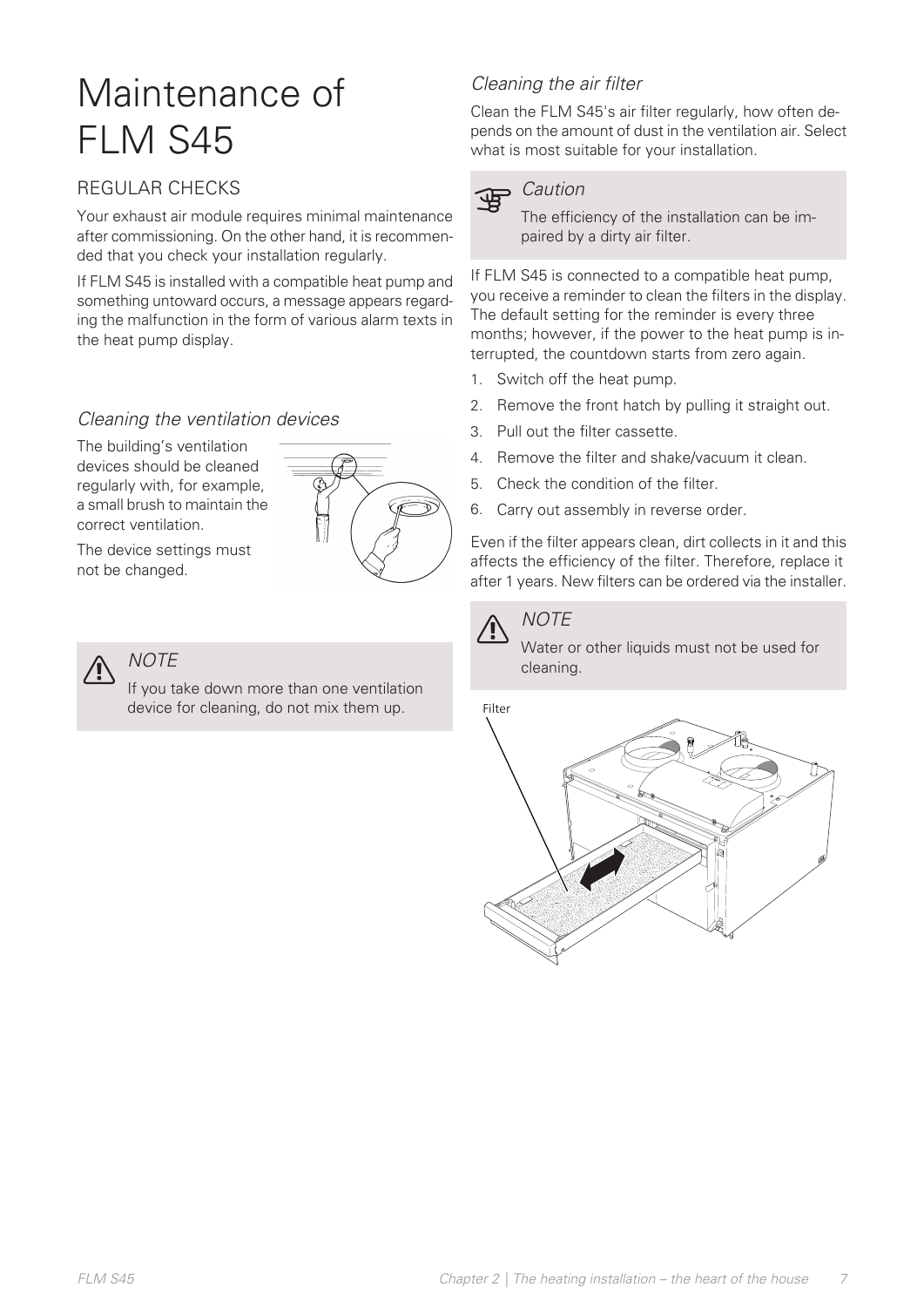### Checking the condensation water seal

<span id="page-7-0"></span>

The condensation hose from FLM S45 has to be shaped into a water seal. On the rear of S1255 there is a groove in the insulation for the condensation hose; other compatible heat pumps do not have this groove.

Check that there is water in the water seal. If it is empty, or has a very low water level so that it "gurgles", it must be topped up with water.

After a period of operation dust and other particles can clog the water seal, consequently, you should check this regularly and clean when necessary.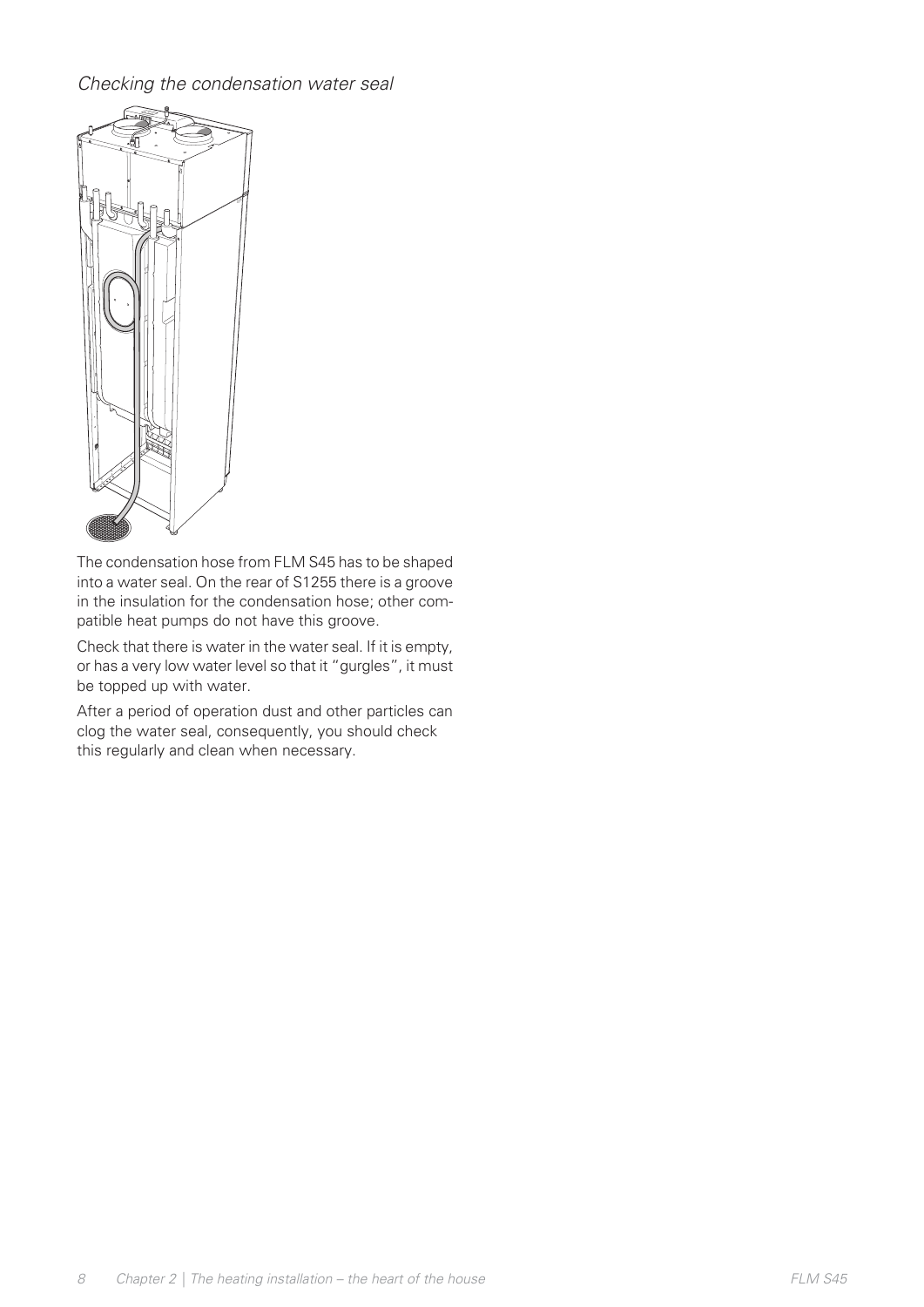# 3 Disturbances in comfort

<span id="page-8-0"></span>In most cases, the compatible heat pump notes a malfunction (a malfunction can lead to disturbance in comfort) and indicates this with alarms and action instructions in the display.

<span id="page-8-1"></span>If the malfunction does not appear in the display or FLM S45 is not connected to a compatible heat pump, the following tips can be used:

#### BASIC ACTIONS

Start by checking the following items:

- That the heat pump is running or that the supply cable to FLM S45 is connected.
- Group and main fuses of the accommodation.
- The property's earth circuit breaker.

### LOW OR A LACK OF VENTILATION

- Filter blocked.
	- Clean or replace filter (see [page](#page-6-1) 7).
- The ventilation is not adjusted.
	- Order ventilation adjustment.
- Exhaust air device blocked or throttled down too much.
	- Check and clean the exhaust air devices (see [page](#page-6-2) [7](#page-6-2)).
- Fan speed in reduced mode.
	- 1.2.1 and select "normal".

If FLM S45 is connected to a compatible heat pump: Enter menu 1.2.1 and select "normal".

If FLM S45 is connected to another heat pump: Contact your installer!

- External switch for changing the fan speed activated.
	- Check any external switches.

#### HIGH OR DISTRACTING VENTILATION

- Filter blocked.
	- Clean or replace filter (see [page](#page-6-1) 7).
- The ventilation is not adjusted.
	- Order ventilation adjustment.
- Fan speed in forced mode.
	- If FLM S45 is connected to a compatible heat pump: Enter menu 1.2.1 and select "normal".

If FLM S45 is connected to another heat pump: Contact your installer!

- External switch for changing the fan speed activated.
	- Check any external switches.

#### GURGLING SOUND

- Not enough water in the water seal.
	- Fill the water seal with water (see [page](#page-7-0) 8)
- Choked water seal.
	- Check and adjust the condensation water hose (see [page](#page-7-0) 8).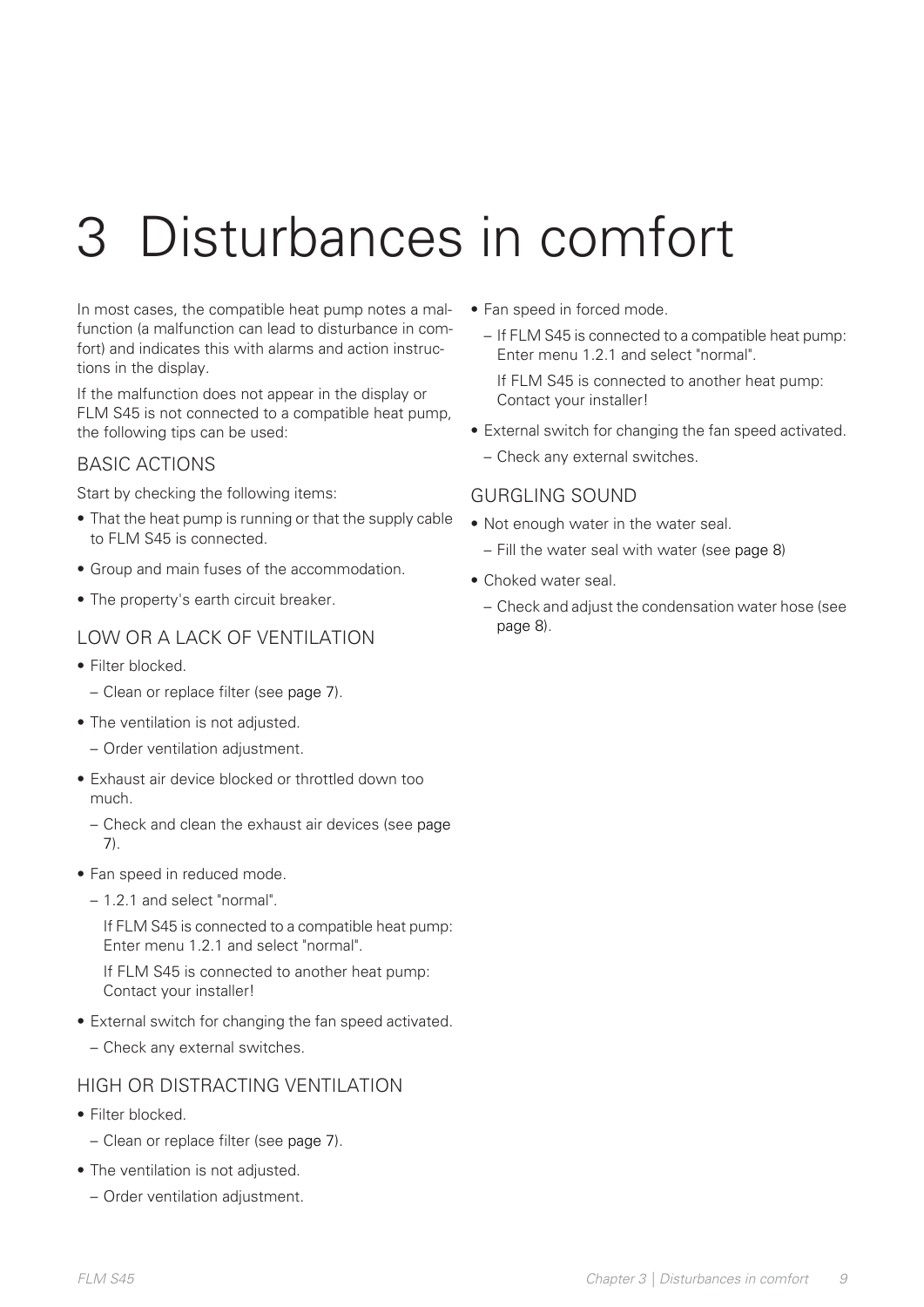# Item register

#### <span id="page-9-0"></span>**C**

Compatible NIBE heat pumps, [5](#page-4-3)

#### **D**

Disturbances in comfort, [9](#page-8-0) Troubleshooting, [9](#page-8-1)

#### **G**

General pipe connections Compatible NIBE heat pumps, [5](#page-4-3)

#### **I**

Important information Installation data, [4](#page-3-1) Serial number, [5](#page-4-4) Installation data, [4](#page-3-1)

#### **M**

Maintenance of FLM S45, [7](#page-6-3) Regular checks, [7](#page-6-4)

#### **R**

Regular checks, [7](#page-6-4)

#### **S**

Serial number, [5](#page-4-4)

#### **T**

The function of the exhaust air module, [6](#page-5-2) The heating installation – the heart of the house, [6](#page-5-0) Troubleshooting, [9](#page-8-1)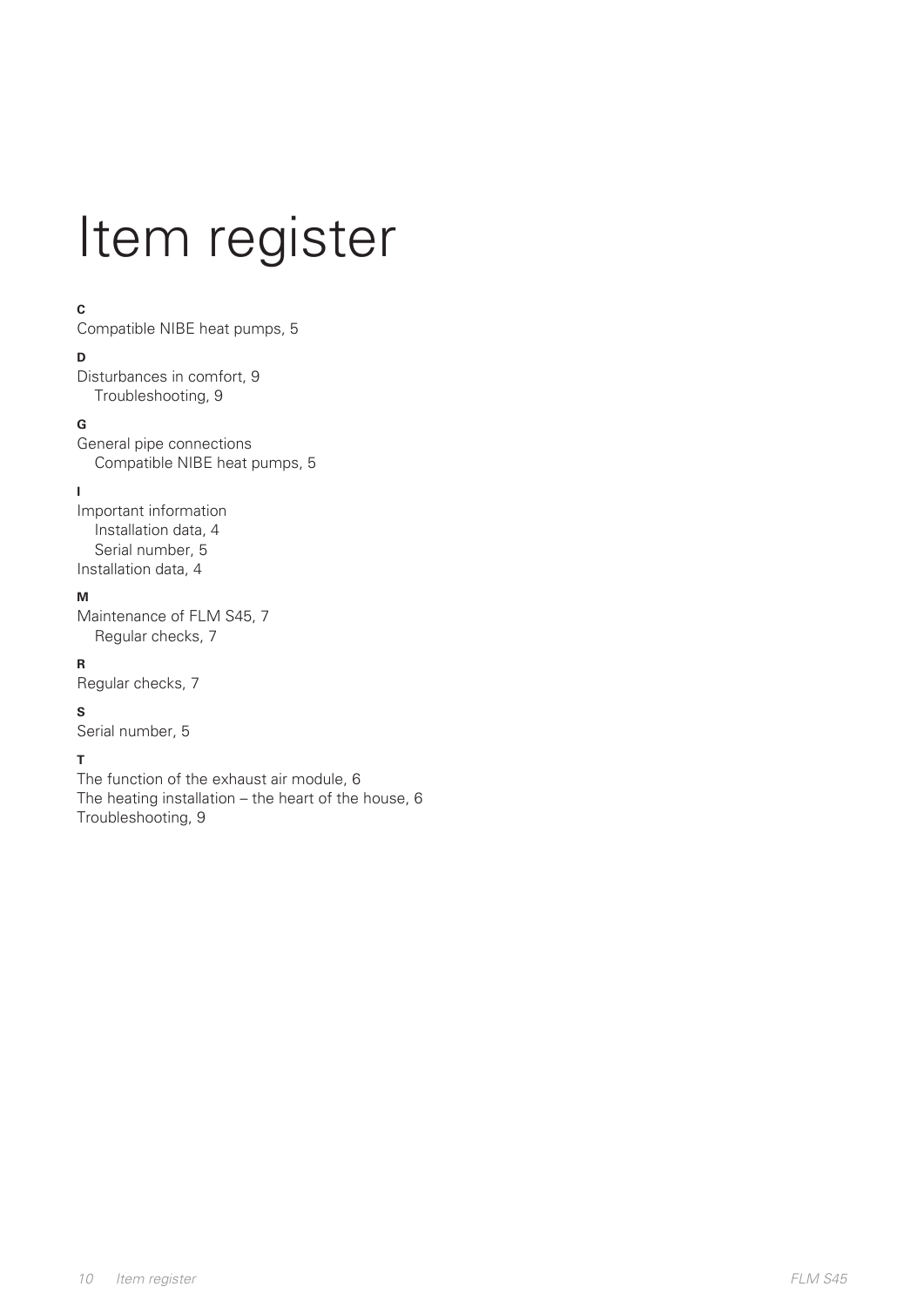## Contact information

KNV Energietechnik GmbH Gahberggasse 11, 4861 Schörfling Tel: +43 (0)7662 8963-0 mail@knv.at [knv.at](www.knv.at)

NIBE Energy Systems Oy Juurakkotie 3, 01510 Vantaa Tel: +358 (0)9 274 6970 info@nibe.fi [nibe.fi](www.nibe.fi)

#### GREAT BRITAIN **NETHERLANDS** NETHERLANDS

NIBE Energy Systems Ltd 3C Broom Business Park, Bridge Way, S41 9QG Chesterfield Tel: +44 (0)845 095 1200 info@nibe.co.uk [nibe.co.uk](www.nibe.co.uk)

Al. Jana Pawla II 57, 15-703 Bialystok bld. 8, Yuliusa Fuchika str. NIBE-BIAWAR Sp. z o.o. Tel: +48 (0)85 66 28 490 [biawar.com.pl](www.biawar.com.pl)

#### SWITZERLAND

NIBE Wärmetechnik c/o ait Schweiz AG Industriepark, CH-6246 Altishofen Tel. +41 (0)58 252 21 00 info@nibe.ch [nibe.ch](www.nibe.ch)

<span id="page-10-0"></span>AUSTRIA CZECH REPUBLIC DENMARK

Družstevní závody Dražice - strojírna Vølund Varmeteknik A/S s.r.o. Dražice 69, 29471 Benátky n. Jiz. Tel: +420 326 373 801 nibe@nibe.cz [nibe.cz](www.nibe.cz)

Rue du Pou du Ciel, 01600 Reyrieux Tel: +49 (0)5141 75 46 -0 NIBE Energy Systems France SAS Zone industrielle RD 28 Tél: 04 74 00 92 92 info@nibe.fr [nibe.fr](www.nibe.fr)

EVAN

Energieweg 31, 4906 CG Oosterhout Brobekkveien 80, 0582 Oslo NIBE Energietechniek B.V. Tel: +31 (0)168 47 77 22 info@nibenl.nl [nibenl.nl](www.nibenl.nl)

Industrivej Nord 7B, 7400 Herning Tel: +45 97 17 20 33 info@volundvt.dk [volundvt.dk](www.volundvt.dk)

#### FINLAND FRANCE GERMANY

NIBE Systemtechnik GmbH Am Reiherpfahl 3, 29223 Celle info@nibe.de [nibe.de](www.nibe.de)

ABK AS Tel: (+47) 23 17 05 20 post@abkklima.no [nibe.no](www.nibe.no)

#### POLAND RUSSIA SWEDEN

NIBE Energy Systems Box 14 Hannabadsvägen 5, 285 21 Markaryd Tel: +46 (0)433-27 3000 info@nibe.se [nibe.se](www.nibe.se)

For countries not mentioned in this list, contact NIBE Sweden or check [nibe.eu](www.nibe.eu) for more information.

603024 Nizhny Novgorod Tel: +7 831 419 57 06 kuzmin@evan.ru [nibe-evan.ru](http://www.nibe-evan.ru)